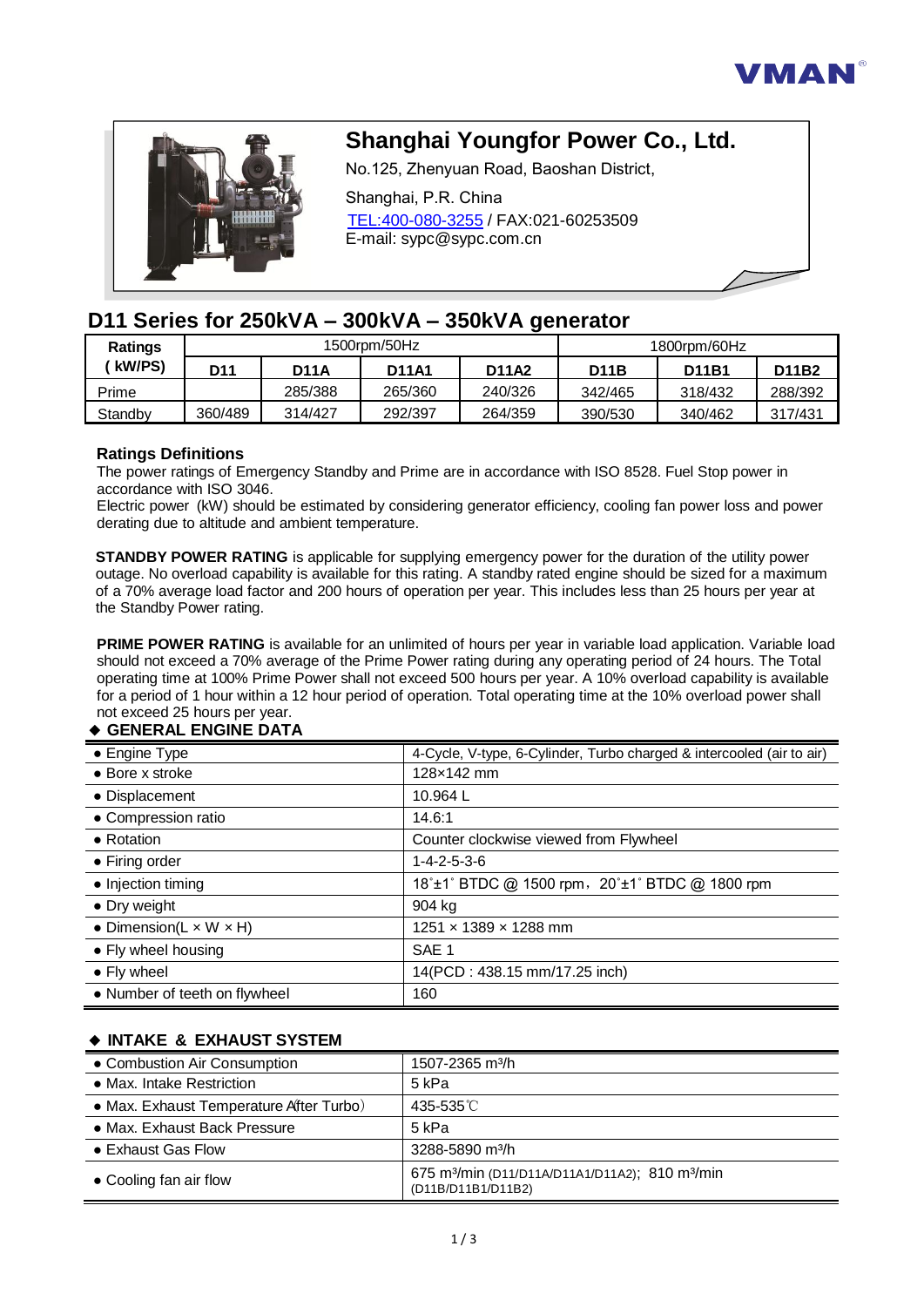# ◆ **ENGINE MOUNTING**

• Maximum Bending Moment at Rear Face to Block | 1325 N·m

#### ◆ **COOLING SYSTEM**

| • Coolant Capacity for Engine              | 19 L          |
|--------------------------------------------|---------------|
| • Max. Permissible Temperature             | 90 °C         |
| • Max. Coolant Warning Temperature         | 95 °C         |
| • Max. Coolant Shutdown Temperature        | 105 °C        |
| • Thermostat Open Temperature              | 71 °C         |
| • Max. external coolant system restriction | Not available |

\* Two radiator options are provided, based on allowable maximum Air temperature On radiator inlet (Air On) Air On 40°C / Air On 50°C

- ATB (Ambient Temperature before Boiling) of generator set varies depending on the engine room ventilation design, even if the same radiator applied. Adequate selection of radiator options by means of the cooling test is highly recommended, and generator set makers are responsible for the selection.

#### ◆ **FUEL SYSTEM**

In-line pump type with integrated, electromagnetic actuator.

| $\bullet$ Governor                               | Electric type    |          |          |           |
|--------------------------------------------------|------------------|----------|----------|-----------|
| • Used fuel                                      | Diesel fuel oil  |          |          |           |
| • Fuel Consumption of generator set prime output | 25%(L/h)         | 50%(L/h) | 75%(L/h) | 100%(L/h) |
| $-D11$                                           | 26.09            | 43.40    | 63.82    | 85.66     |
| $-D11A$                                          | 20.65            | 34.35    | 50.53    | 67.82     |
| $-D11A1$                                         | 19.32            | 33.05    | 46.69    | 63.38     |
| $-D11A2$                                         | 17.60            | 29.96    | 41.73    | 57.05     |
| $-D11B$                                          | 25.44            | 43.74    | 63.66    | 86.53     |
| $-D11B1$                                         | 23.43            | 40.29    | 59.22    | 79.23     |
| $-D11B2$                                         | 20.92            | 36.19    | 51.40    | 70.89     |
| • Lowest Fuel Consumption Ratio                  | 192-204 g/kW • h |          |          |           |

#### ◆ **LUBRICATION SYSTEM**

Force-feed lubrication by gear pump, lubricating oil cooling in cooling water circuit of engine.

| $\bullet$ Oil capacity                       | 18-25 L                     |
|----------------------------------------------|-----------------------------|
| • Lube oil specification                     | $CF-4$                      |
| • Lub oil pressure                           | Idle Speed: Min 160 kPa     |
|                                              | Governed Speed: Min 200 kPa |
| • Maximum oil temperature                    | 110 °C                      |
| • Max. Permissible Oil Temperature           | 90 $°C$                     |
| • Oil Consumption (as % of fuel consumption) | ≤ $0.5$                     |

### ◆ **ELECTRICAL SYSTEM**

| • Charging Alternator Voltage                | 28 V             |
|----------------------------------------------|------------------|
| • Charging Alternator Capacity               | 45 A             |
| • Starting Voltage                           | 24 V             |
| • Starting Motor Capacity                    | 7 kW             |
| • Minimum Battery Capacity                   | $2\times 200$ Ah |
| • Minimum Temperature for Unaided Cold Start | $-10^{\circ}$ C  |

#### ◆ **VALVE SYSTEM**

| I vpe             | valve type<br>Overhead               |
|-------------------|--------------------------------------|
| • Number of valve | cvlinder<br>exhaust<br>Intake<br>per |